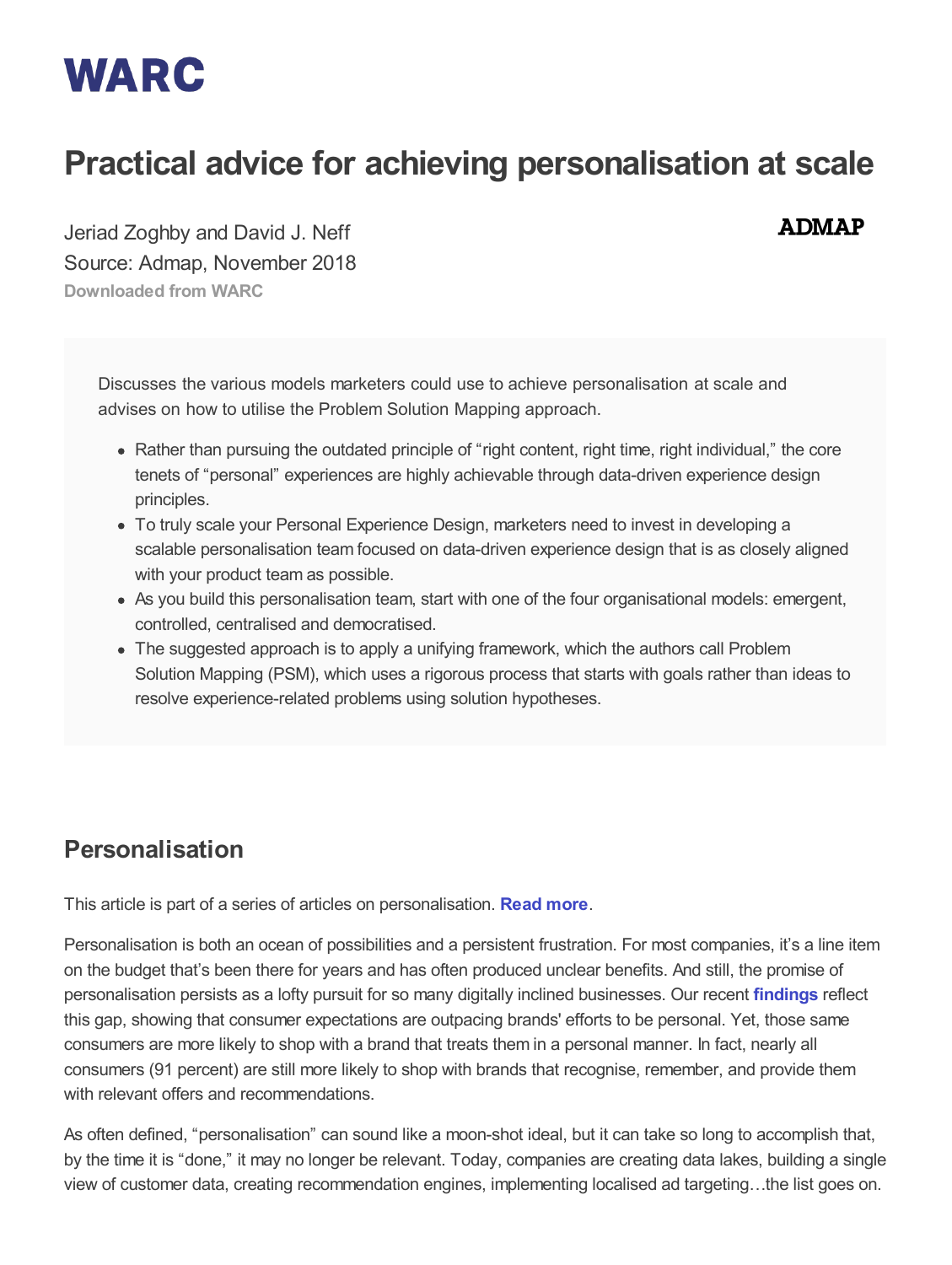They are trying to swim in an ocean filled with myriad technologies, customer data, applications, and endless possibilities to assist them in "doing personalisation." But the ocean is unswimmable.

What businesses can do is move away from trying to "do personalisation" and think about how to "create more personal experiences." This shift to a Personal Experience Design program means an organisation starts with a focus on the customer problem and then develops the hypotheses to solve it rather than, for instance, starting with personalisation technology and what it enables. Without question, the hypotheses will very likely require software acquisition or data services or architecture changes, but the difference is that those requirements are experience-led versus technology- or data-led.

The goal of a Personal Experience Design program should be to create personal experiences that use data to make it easier for consumers to get what they want on their terms. And consumers are happy to share their data to enable this. Our research shows that 83% of consumers will share their data for this purpose as long as businesses are transparent about how they are going to use it and customers have control over it. The report also found the need for a fundamental shift away from traditional communication modes to interactive conversations to enable marketers to drive new levels of personalisation, trust, and meaningful experiences.

As user control and data transparency increasingly become imperatives of digital experience design, the promise of personalisation is coming into focus. Rather than pursuing the outdated principle of "right content, right time, right individual," the core tenets of "personal" experiences are highly achievable through data-driven experience design principles. Like all user experiences, the only good personal design is not that which is most complex or most novel. It is that which demonstrably solves user problems.

The best place to start is the planning and requisition of full-time dedicated resources. To truly scale your Personal Experience Design program you can't just have an analyst in the basement, nor can it be simply an A/B testing team. You need to invest in developing a scalable personalisation team focused on data-driven experience design that is as closely aligned with your product team as possible.

As you build this personalisation team, start with one of the four organisational models below and continuously adapt over time. Every model below has trade-offs and risks, but we promise that if you concentrate on solving customer problems and internal problems, then you will always have the best possible team working on your roadmaps.

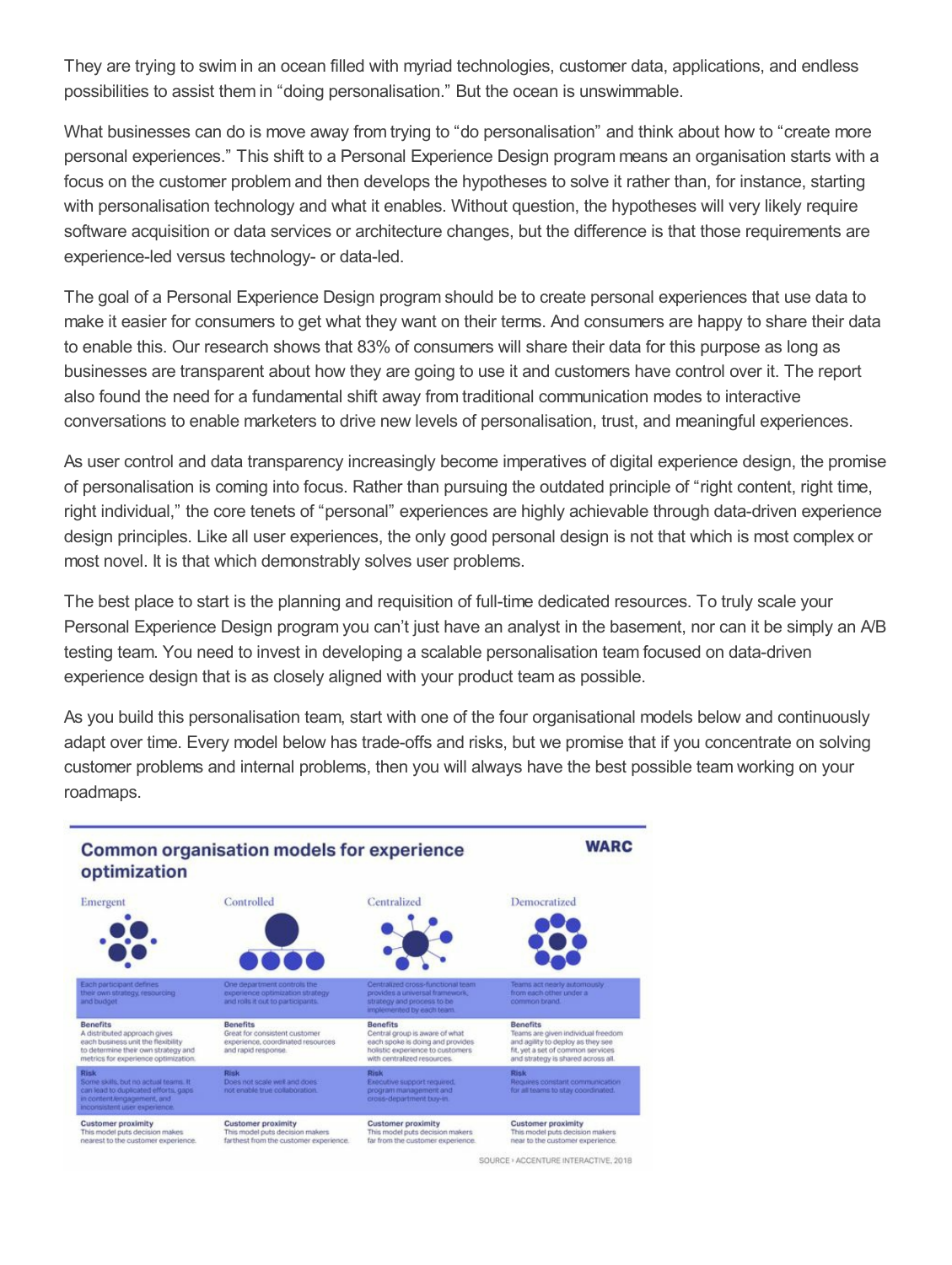#### **Figure 1**

Whichever model you choose, every brand or team tackling personalisation needs to operate from two shared and aligned roadmaps. One should focus on solving the most impactful customer experience problems, and the other should focus on solving organisational problems that help scale your operations. These tactical pieces, including building the roadmaps that concentrate on customer and internal problems, are foundational to building personalisation at scale.

When prioritising experiences to personalise, too often we concentrate on ideas that are precious to us, and not necessarily on what is precious to our customers. We cobble these ideas (that we think are great) into a roadmap, and then go out and buy technology to execute that roadmap. We then turn around and do the same thing with our internal teams. We read that Spotify or Facebook has the hot new operational model and decide that we think it should copy and paste pretty easily over to our team and capabilities. How is that **[working](https://hbr.org/2017/11/what-everyone-gets-wrong-about-change-management) out**?

Leading brands have teams that relentlessly focus on solving customer experience problems and internal problems based on what is important to customers and internal teams. So, how do you tactically go about doing this?

Our approach is to apply a unifying framework we call Problem Solution Mapping (PSM). The goal of PSM is to use a rigorous process that starts with goals rather than ideas. There is a natural tendency to start with "great" ideas, which unfortunately is not a recipe for success. By focusing on goals and understanding the problems limiting them, we've found that the resulting experiments and experiences are much more likely to have a significant impact that matters to the business.

You can create your own problems-focused roadmap by setting shared goals (specific, measurable, achievable, realistic, and timely) to resolve experience-related problems using solution hypotheses — all researched and validated with data pulled from your digital and physical user experiences. What problems are people having on your website? With your email? On your native app? By examining the data, listening to your customers, and conducting user experience research, you start to develop a list of experience-related problems. Then you turn around and continue listening to your internal teams and the groups they work with and looking at the process, culture, people, and technology they use. From there you start to develop a list of internal team issues that are getting in the way of scaling.

PSM ensures that your efforts deliver confident, measurable business outcomes. The best personalisation teams in the market use PSM, or a version of it, to concentrate and focus on customers' real user experience problems – not problems driven by the highest-paid person's opinion. The best organisations are also continuously and relentlessly testing hypotheses to solve these problems and then pivoting on the data they learn from these tests.

However, in our experience, best-of-breed teams don't stop there. Once they have a user experience roadmap focused on personalised experiences, they follow the same procedure to create the roadmap to scale up the data-driven experience design team we talked about before. Do these questions sound familiar?

- *"How hard is my personalisation team thinking about what our customers really want?"*
- *"My customers are difficult to pin down. How do I know my Personal Experience Design program is targeting the right group with the right personalised experiences?"*
- *"What should my personalisation team look like?"*
- *"Is my team even set up to tackle the real problems that our customers have?"*
- "If I make a change to be more test-and-learn focused, can my culture actually change to let that happen?"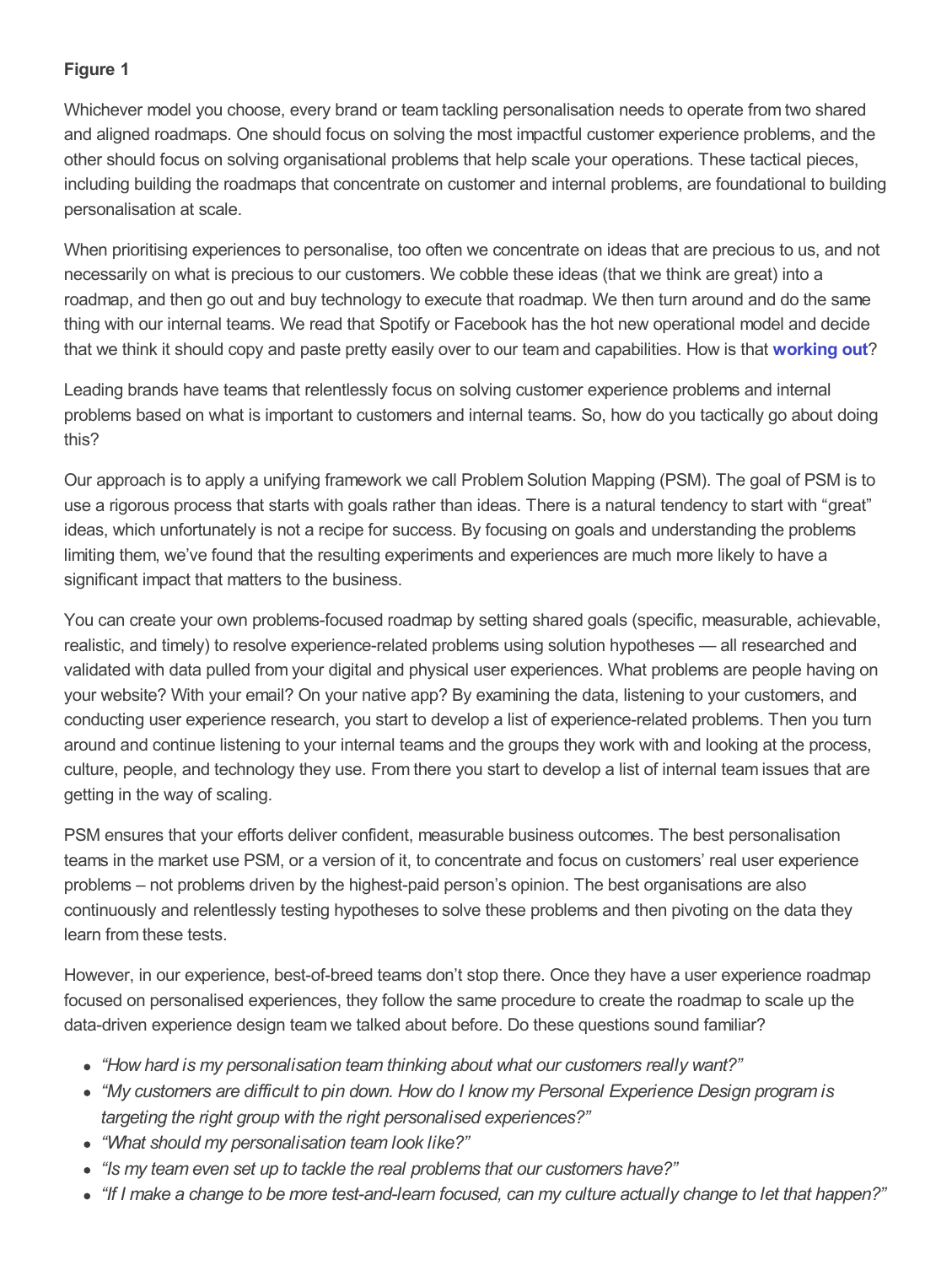*"How am I changing the customer experience in a meaningful way?"*

If these questions are familiar, how are you tackling them? We believe that these are tough internal scaling problems to tackle – especially, along with completing your day-to-day work.

It's also important to note that as Personal Experience Design programs mature, new roles will emerge that will be required to convert the organisation from operational to transformational, and fully unlock its potential. For example, your current working pod may already include roles such as an optimisation director who works directly with designers, developers and analysts. In the future, the more advanced roles will help the work scale and mature to meet the changing landscape of your business, as seen in Figure 2.



#### **Figure 2**

A common question we get is how the operating and organisation models need to evolve to support scaling data-driven experience design capabilities. There are three core steps:

- Assess the current mix of resources, business needs, and overall maturity to chart a way forward for your organisation.
- Adjust the organisation model to match the strengths of your current resource mix with the needs of the business.
- Measure the effectiveness of the new mode and continue to evolve the structure.

The chart below provides more granularity on each of these steps.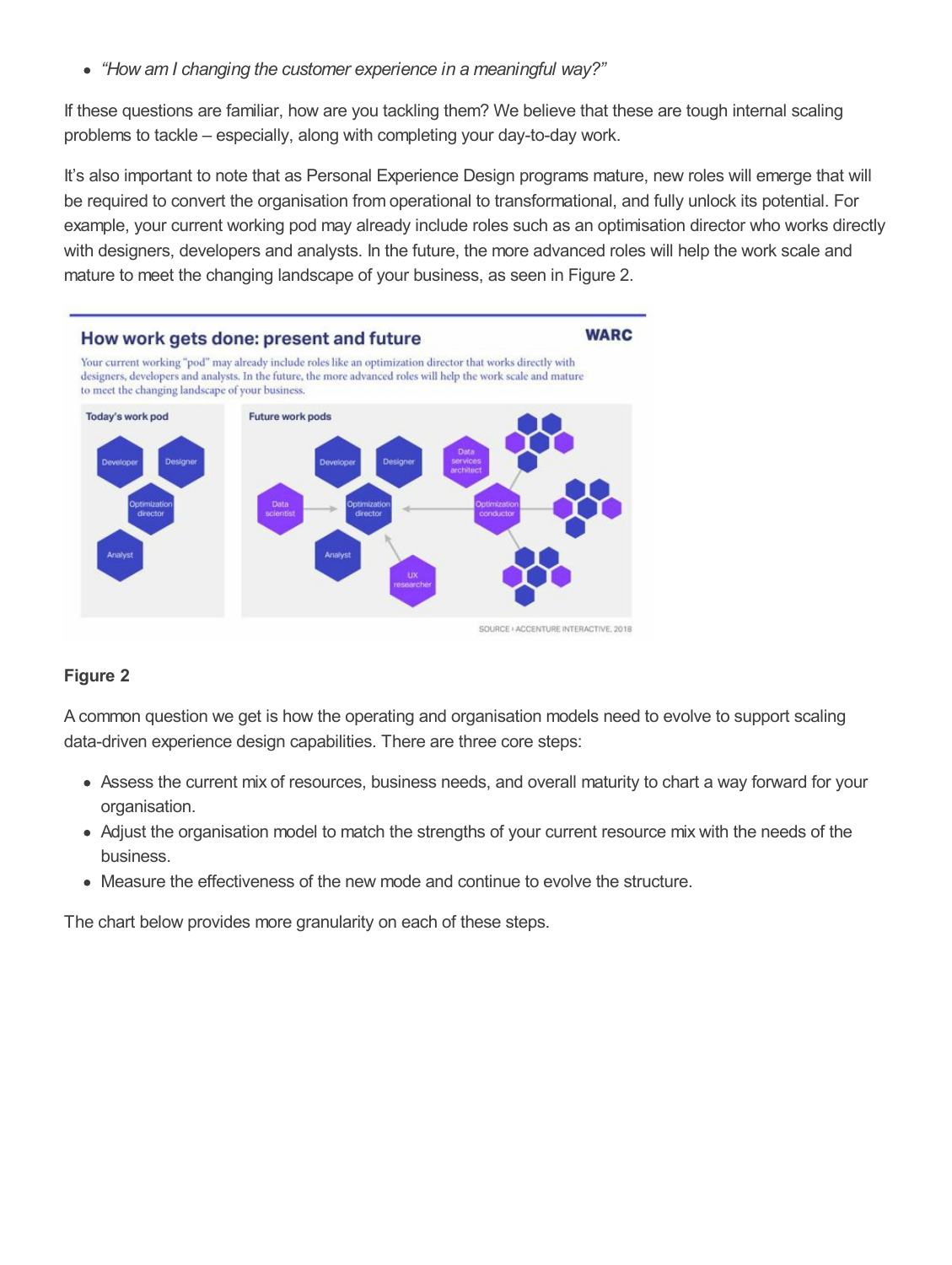

#### **Figure 3**

With this approach, leading programs can look back and see two clear roadmaps based on solving problems: one that is relentlessly solving for data-driven experience design and one that is mercilessly tackling internal problems the team faces that create valuable personalised experiences.

Where do you stand? Which roadmap have you started? And which one have you not? You need both roadmaps to stop "doing personalisation" and start using Personal Experience Design to solve experiencerelated problems and create the relevant customer experiences that lead to measurable business outcomes.

# **About the authors**

Jeriad Zoghby Global head of personalisation, Accenture Interactive

As the global personalisation lead at Accenture Interactive, Jeriad's practice enables clients around the world to create unique and curated experiences for their customers seamlessly across channels.

Jeriad has a PhD in Operations Research, holds multiple patents and co-invented Accenture's artificial intelligence technology for advanced audience planning and segmentation.

He has been recognized in Advertising Age's Marketing Technology Top 25 Trailblazers List in 2017 and has been quoted in publications such as *CMO.com*, *The Drum*, *MediaPost* and *Ad Age*.

David J. Neff VP of consulting, Clearhead, now a part of Accenture Interactive

David J. Neff is part of the global personalisation team at Accenture. His practice helps growing marketing, ecommerce, and product teams scale people, process, tech, strategy and culture when it comes to personalisation.

He has 18 years working with nonprofit and Fortune 500 clients on their digital strategy and is the author of